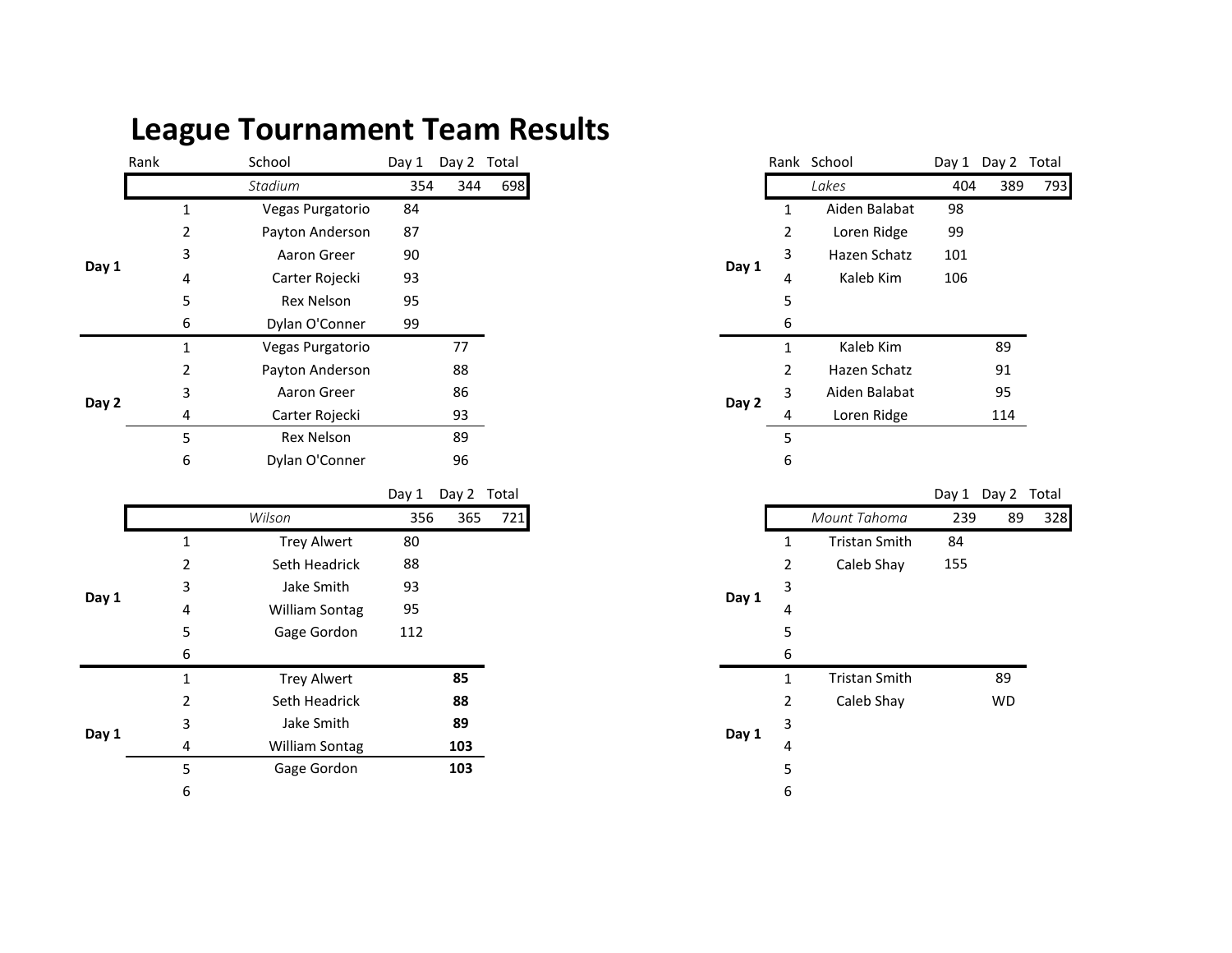|       |                          |                      | Day 1 | Day 2 | Total |
|-------|--------------------------|----------------------|-------|-------|-------|
|       |                          | Bethel               | 355   | 367   | 722   |
|       | 1                        | Eli Cruzan           | 82    |       |       |
|       | 2                        | Ayden Ganitano       |       |       |       |
| Day 1 | 3<br><b>Blake Jordan</b> |                      | 91    |       |       |
|       | 4                        | Sam Riegm            | 102   |       |       |
|       | 5                        | Alex Wildfange       | 106   |       |       |
|       | 6                        | <b>Gavin McInnis</b> | 118   |       |       |
|       | 1                        | Ayden Ganitano       |       | 84    |       |
|       | 2                        | Eli Cruzan           |       | 87    |       |
| Day 2 | 3                        | <b>Blake Jordan</b>  |       | 94    |       |
|       | 4                        | Sam Riegm            |       | 102   |       |
|       | 5                        | Alex Wildfange       |       | 106   |       |
|       | 6                        | Gavin McInnis        |       | 113   |       |

Day 1 Day 2 Total Day 1 Day 2 Total

|       |   | <b>Bonney Lake</b>      | 359 | 351 | 710 |
|-------|---|-------------------------|-----|-----|-----|
|       | 1 | Carter Millier          | 88  |     |     |
|       | 2 | <b>Matthew Davidson</b> | 88  |     |     |
| Day 1 | 3 | Jeremy Baker            | 90  |     |     |
|       | 4 | Zac McHugh              |     |     |     |
|       | 5 | Evan Reibli             | 96  |     |     |
|       | 6 | Andrew Knutson          | 111 |     |     |
|       | 1 | <b>Matthew Davidson</b> |     | 85  |     |
|       | 2 | Zac McHugh              |     | 86  |     |
| Day2  | 3 | Jeremy Baker            |     | 88  |     |
|       | 4 | Andrew Knutson          |     | 92  |     |
|       | 5 | Carter Millier          |     | 95  |     |
|       | 6 | Evan Reibli             |     | 98  |     |

|                      | Day 1 | Day 2 Total |     |       |   |                      |     | Day 1 Day 2 | Total |
|----------------------|-------|-------------|-----|-------|---|----------------------|-----|-------------|-------|
| Bethel               | 355   | 367         | 722 |       |   | Spanaway Lake        | 410 | 376         |       |
| Eli Cruzan           | 82    |             |     |       | 1 | Zack Dunbar          | 96  |             |       |
| Ayden Ganitano       | 80    |             |     |       | 2 | Keith Tramm          | 95  |             |       |
| Blake Jordan         | 91    |             |     | Day 1 | 3 | <b>Trevor Emmitt</b> | 108 |             |       |
| Sam Riegm            | 102   |             |     |       | 4 | <b>Ryan Emmitt</b>   | 111 |             |       |
| Alex Wildfange       | 106   |             |     |       | 5 | Zack Cooke           | 112 |             |       |
| <b>Gavin McInnis</b> | 118   |             |     |       | 6 | Alex Bigley          | 115 |             |       |
| Ayden Ganitano       |       | 84          |     |       | 1 | Keith Tramm          |     | 84          |       |
| Eli Cruzan           |       | 87          |     |       | 2 | Zack Dunbar          |     | 93          |       |
| Blake Jordan         |       | 94          |     | Day 2 | 3 | Ryan Emmett          |     | 97          |       |
| Sam Riegm            |       | 102         |     |       | 4 | Zack Cooke           |     | 102         |       |
| Alex Wildfange       |       | 106         |     |       | 5 | <b>Trevor Emmett</b> |     | 104         |       |
| <b>Gavin McInnis</b> |       | 113         |     |       | 6 | Alex Bigley          |     | 111         |       |
|                      |       |             |     |       |   |                      |     |             |       |

| Bonney Lake             | 359 | 351 | 710 |       |   | Lincoln       | 111 | 197 | 308 |
|-------------------------|-----|-----|-----|-------|---|---------------|-----|-----|-----|
| Carter Millier          | 88  |     |     |       | 1 | Jake Kaperick | 94  |     |     |
| <b>Matthew Davidson</b> | 88  |     |     |       | 2 | Daniel Walker | 111 |     |     |
| Jeremy Baker            | 90  |     |     |       | 3 |               |     |     |     |
| Zac McHugh              | 93  |     |     | Day 1 | 4 |               |     |     |     |
| Evan Reibli             | 96  |     |     |       | 5 |               |     |     |     |
| <b>Andrew Knutson</b>   | 111 |     |     |       | 6 |               |     |     |     |
| Matthew Davidson        |     | 85  |     |       | 1 | Jake Kaperick |     | 86  |     |
| Zac McHugh              |     | 86  |     |       | 2 | Daniel Walker |     | 111 |     |
| Jeremy Baker            |     | 88  |     | Day2  | 3 |               |     |     |     |
| <b>Andrew Knutson</b>   |     | 92  |     |       | 4 |               |     |     |     |
| Carter Millier          |     | 95  |     |       | 5 |               |     |     |     |
| Evan Reibli             |     | 98  |     |       | 6 |               |     |     |     |